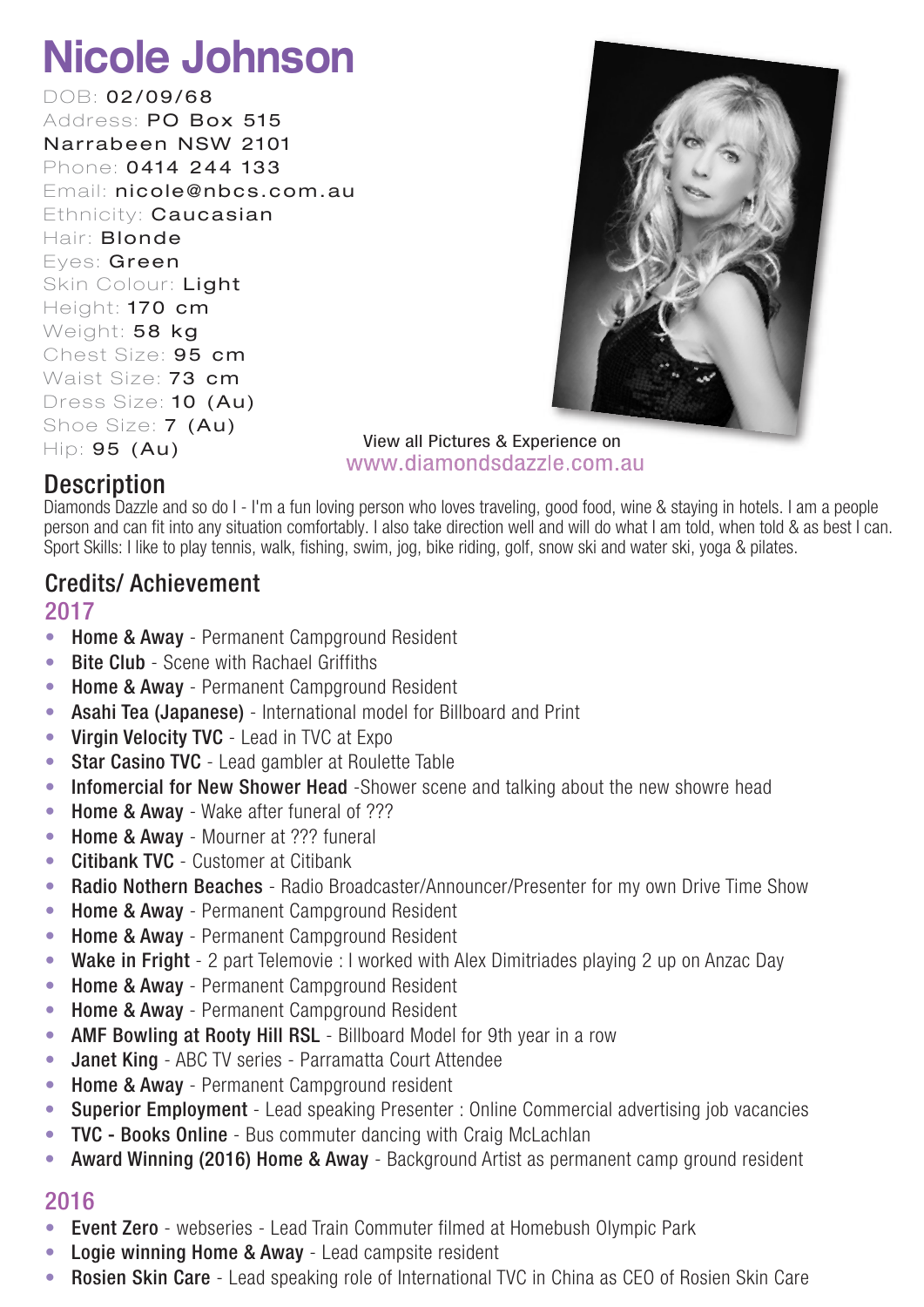View all Pictures & Experience on<br>WWW.diamondsdazzle.com.au

## Credits/ Achievements:

### 2016

- Logie Winning Home & Away Lead camp ground resident
- Logie Winning Home & Away featured as Caravan Park resident
- Slow Cooker/Fast Cooker Lead Testimonial testing new cooker for TVC
- Nationwide Taxi Brand Lead in TVC on Hen's night out (3 day shoot)
- Logie Winning Home & Away Background Artist at Campground
- Logie winning Home & Away Background artist at campground
- Jackie Chan's Feature Film "Bleeding Steel" Worked with Jackie Chan at Sydney Opera House
- Logie winning Home & Away Speaking role filmed at Palm Beach
- Logie Award Winning Home & Away Background Artist at Campground.
- Mulligans Property Group Voiceover for Mulligan's Property Group.
- Bond Channel 10 Telemovie about Alan Bond winning America's Cup, Auction attendee set back in 1950.
- Logie winning Home & Away x19 Background Artist at Camp Ground.
- Doctor Doctor Channel 9 TV show Background Artist.
- Dance Academy The Movie Background Artist at Capital Theatre set in New York City.
- Allan Bond TV Mini series Background Artist on 2 day shoot.
- Software Product Video testimonial for Software Product.
- Logie winning Home & Away Background Artist at Campground.
- Logie winning Home & Away Background Artist at Campground.
- Foxtel Chanel 183 Aurora Show called "This is Australia" 5 minute Presenting role with Meriton Apartments & Holden Car.
- Logie Award Winning Home & Away Background Artist at Campground.
- Logie Award Winning Home & Away Background Artist at Campground.
- Logie Award Winning Home & Away Background Artist at Campground.
- Logie Award Winning Home & Away Background Artist at Campground.
- Logie Award Winning Home & Away Background Artist at Campground.
- Godfrey Hirst Carpets Lead in TVC with family playing Twister in Botannical Gardens & Winning a house full of carpet.
- Logie Award Winning Home & Away Background Artist at Campground.
- This is Australia Foxtel Channel 183 Speaking Lead as Doctor in Comedy Sketch.
- AMF Bowling at Rooty Hill RSL It's the 7th year my Billboard has been UP!.
- This is Australia Jayco segment on Foxtel Channel 183 called This is Australia.
- Toyota Lead in TVC with my own family for Toyota.
- Immortal Beauty Creams Speaking Lead in Infomercial for Immortal Beauty Cream.
- Logie Award Winning Home & Away Background Artist at Campground.

- Logie Award Winning Home & Away Background Artist at Campground.
- Logie Award Winning Home & Away Background Artist at Campground.
- Logie Award Winning Home & Away Played Mourner of one of the Stars of the show.
- Logie Award Winning Home & Away played party goer that is in a big explosion (3 day shoot).
- Peter Brock Played fan getting Peter's autograph.
- Vagabond Cruises Voiceover Voiceover for Vagabond Cruises.

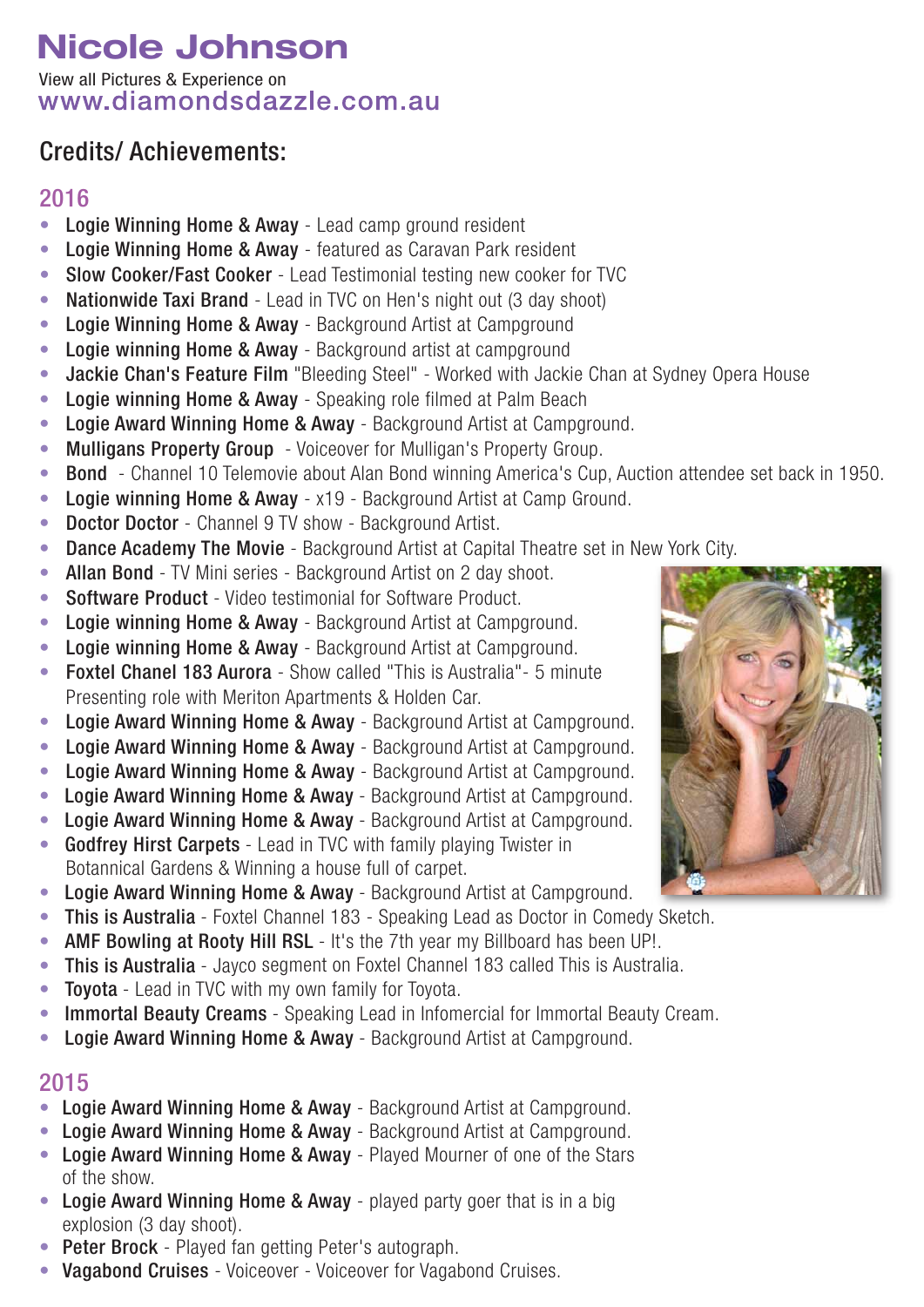View all Pictures & Experience on<br>WWW.diamondsdazzle.com.au

### Credits/ Achievements:

#### 2015

- Embarrasing Bodies Down Under Interview Dr Christian & myself discussing breast cancer (repeat show -2014 and 2015).
- Beresfield Community Children's Education Centre Voiceover on telephone answer machine.

ABC TV - How not to behave - new ty show - played Mum at kid's birthday.

- Logie Award Winning Home & Away played a Campsite resident.
- Pickells Auctions Played Auction Bidder in TVC.
- AMF Bowling Billboard up 6 years in a row 2010 to 2015.
- Logie Award Winning Home & Away Played local in several scenes.
- Ready for This New TV Show played Parent with my own car in scene.
- Peter Allen bio called "Not the Boy Next Door" Played glamorous lady at the Theatre.
- Hollywood movie "2.22" Filmed at Fox Studios as Passerby in New York Central Station.
- Logie Award Winning Home & Away played a Campsite resident.

- Truth Hollywood Movie with with Cate Blanchett & Robert Redford. Speaking role playing a lead CBS reporter. + George Bush supporter.
- Shoalhaven Garage Doors Lead speaking role in TVC.
- Oral **B** TVC with Michael Clarke (Aust Cricket Captain).
- TV Shop Infomercial Lead speaking role for Shark Duo Sonic Cleaner.
- TVSN Infomercial Lead speaking role in Smart Alarm Infomercial.
- Optin 8 Channel 10 TVC Lead model, Infomercial.
- IGA Christmas TVC with Anh Do (Comedian) Repeat use for 2nd year.
- Home & Away Played Patient in Waiting Room at Hospital.
- Office Choice Voiceover for Office Choice.
- Danoz Direct Channel 7 Lead model for Caresse Jeans TVC.
- Commonwealth Bank Lead speaking role in TVC.
- Channel 9 News Chat Room Technology Detox Information.
- Tuff Tyres FNQ Voiceover for Tuff Tyres FNQ.
- Tan Nguyen Photography Lead Model.
- Onset with Magda Szubanski.
- Je' Taime Fashion Selected as Personal Model.
- Hiding TV series on ABC 1st Episode with Tank from Housos, filmed in Parramatta Jail.
- Labour Solutions Australia Voiceover for Labour Solutions Australia.
- Happiness is a Warm Gun Lead speaking role with my daughter Holli at Fox Studios.
- Home & Away Played Holiday Maker.
- Serendipity Productions Lead Model.
- Empowering Personal Training Website Lead Model.
- **AMF Bowling Major Photoshoot Repeat Use.**
- Billboard at Rooty Hill RSL- Repeat Use.
- Sydney University Lead Presenter.
- VIP Party With Big Brother 2013 Winner Tim Dormer.
- My Australia Jayco Segment.
- The Solutioneers Voice Over.
- That's Life Magazine Another article about me.



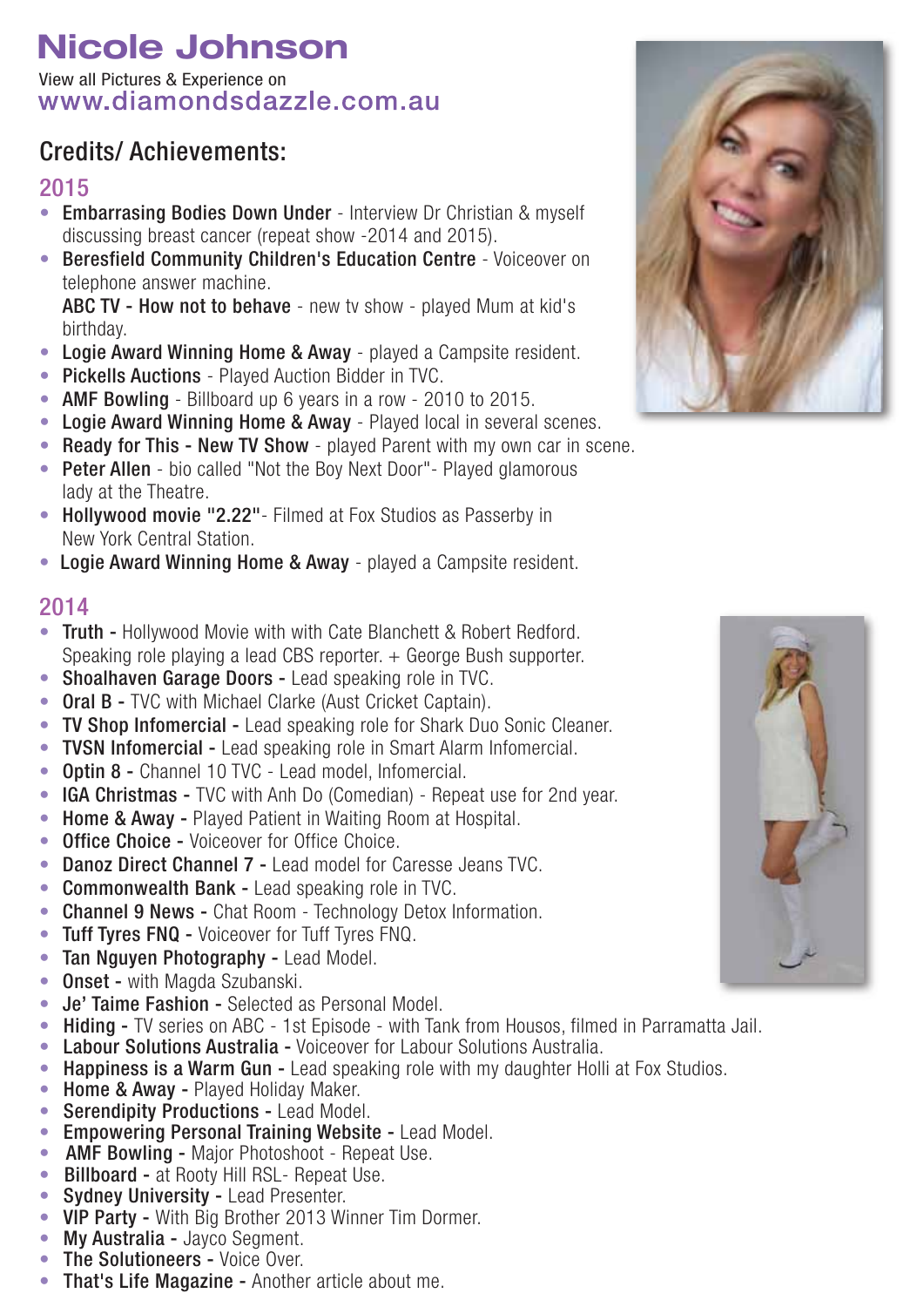View all Pictures & Experience onwww.diamondsdazzle.com.au

### Credits/ Achievements:

#### 2014

- My Australia Voice Over.
- Fox Studios Lead Catwalk Model.
- My Australia TV pilot comedy sketch.
- My Australia Comedy sketch as Dr Joyce.
- Take 5 Magazine Story about ME and Safe Tanning.
- NSW Railway Lead in TVC in front of green screen.
- Fox Studios Starring in a film about a day in the life of ME (real life story when I found a dead body when I was 12 years old).

#### 2013

- BT Financial Lead in Webmercial.
- IGA Christmas TVC with Anh Do (Comedian).
- Mornings Show on Channel 9 Assisted Sonia Kruger, David Campbell, Karl Stefanovic, Gretel Killeen, Jason Dundas and Salty Rain.
- Fitzsnuggly Productions Photoshoot "Gothic Glam".
- Embarrassing Bodies Down Under (Worldwide) Interview with Dr Christian about breast cancer.
- Ph Sana Makeup Model.
- Blue Illusion Boutique Lead model in Fashion Parade.
- Aged Care Channel Lead in 20 min Training Video.
- SBS TV Comedy Show Legally Brown I was Punk'd on TV.
- My Australia Lead Presenter on TV Pilot in Meriton Penthouse.
- NRMA Magazine Lead model on Page 29 (Jan/Feb Issue 2013).
- The Living Room on TEN Channel 10: Cooking with Miguel for our Prehistoric dinner.
- **AMF Bowling Major Photoshoot Repeat Use.**
- Billboard at Rooty Hill RSL- Repeat Use.
- Sally Street Photography Lead Model.
- Motion Picture Company Presenter.
- Work Inspiration TVC Bob Hosk.

- Family iConnect Lead Female Presenter for Australian i Awards.
- A Current Affair Segment "Technology Detox" which I Lead, Produced & Directed.
- My Australia Lead Presenter on TV Pilot.
- A Current Affair Channel 9 Model: Modeled clothes for Target, KMart & Big W at Warringah Mall.
- A Current Affair Channel 9 Model: Modeled Target clothes in Pitt Street Mall.
- A Current Affair Channel 9 Model: "Beauty Balm" segment.
- That's Life Magazine Cover Model & Subject Front page and 2 page story about ME.
- Careers & Employment UNSW Employment commercial, Sexy and I Know It, a parody releasing @ the Hordern Pavilion & YouTube.
- McDonald's Featured face on Happy Meal Box across Australia.
- Hairdressers On The Move HOTM Model.
- Mordechai Lead Poet in trailer for Band's Film Clip.
- **AMF Bowling Major Photoshoot Repeat Use.**
- Billboard at Rooty Hill RSL- Repeat Use.
- NSW Health TVC Lead role as Mother/Wife.



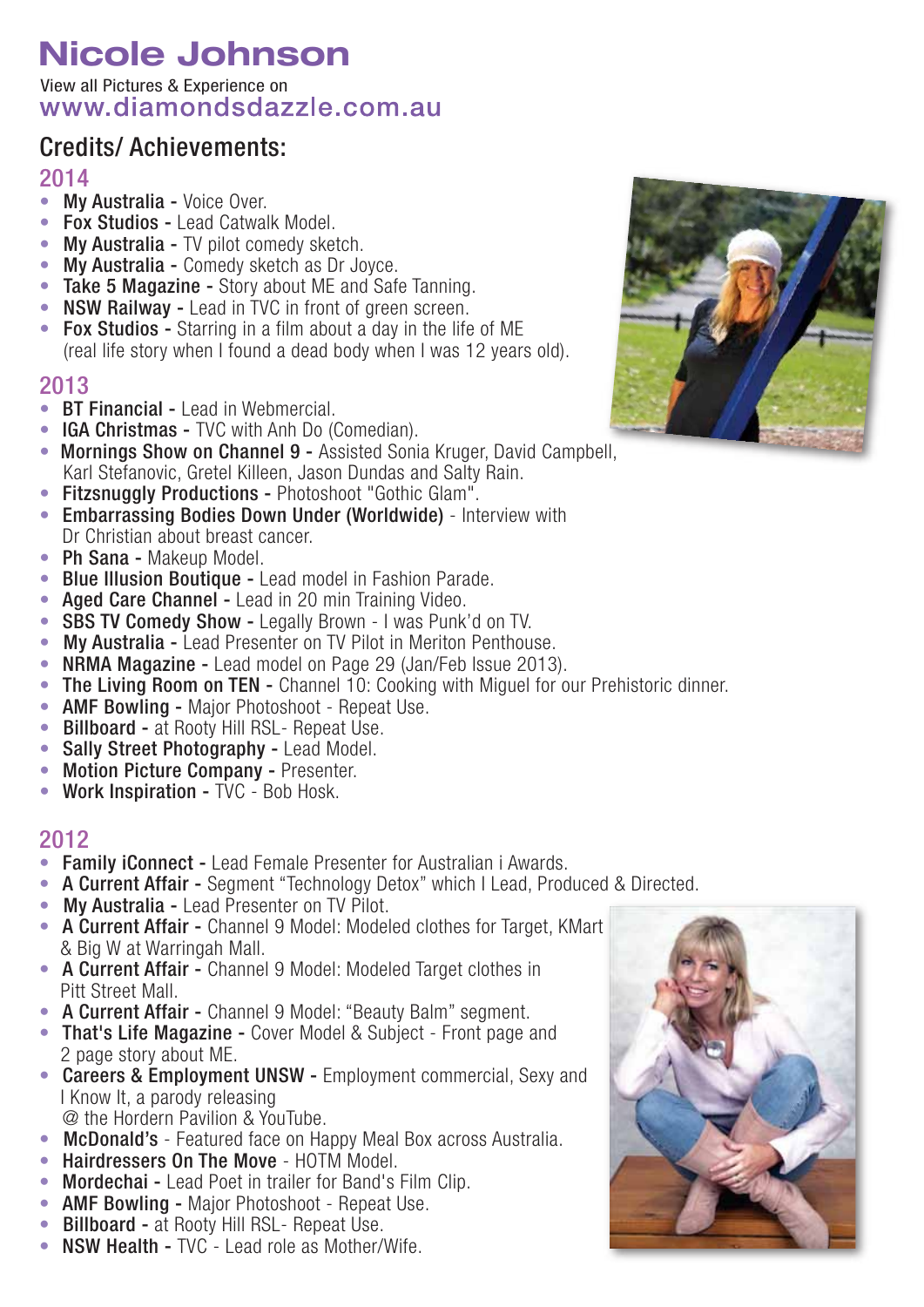View all Pictures & Experience onwww.diamondsdazzle.com.au

### Credits/ Achievements:

### 2011

- Chosen Effect QLD Music Video from the USA.
- Quick Momma QLD Feature Film from the USA.
- A Current Affair Featured in segment called "Sugar Alert" with Jamie Phelps on Channel 9 & Win.
- Nude Mineral Makeup Featured Main Model for TVC, Infomercial as seen The Circle on Channel 10.
- **NIDA** Acting & TV Presenting.
- HCF TVC at Warringah Mall.
- Roseys Photoshoot & Acting Lessons.
- TV Pilot Wandering Rocks Played "Yummy Mummy".
- A Current Affair Seament called "Frozen v Fresh" with Masterchef Justine @ ACP.
- Cupid Played Lead Goddess supporting role to Dieter Brummer formerly of Home & Away & Underbelly fame.
- Music Video for MTV & Sally Street Played a lead Vampiress.
- Perseverance Lead role of Amelia on Blind Date.
- Mothers Day Lead role playing mother with psychic powers in the film.
- New Profession Lead role as mother Superior, being sent to New York Film Festival & Sundance.
- Hairdressers On The Move HOTM Model.
- Celebrity Makeup Lead model for newspapers, gallery, car stickers, calendars, flyers & website.
- May Lead female role in a silent film called "May" set in 1970's.
- A Current Affair Produced, Directed, Filmed & Lead in this segment for ACA called "Big Hair" for Cloud 9.
- A Current Affair Segment called "Australia Made" appearing Dick Smith & Brady Halls in my home.
- YOUI Insurance TVC.
- Packed to the Rafters Appeared in the dream scene.
- **Educational -** DVD on Drug & Alcohol Prevention Lead speaking role.
- A Dusty Town Australian Movie/DVD Played in 2 scenes set in the 1950's.
- AMF Bowling Major Photoshoot Repeat Use.
- Billboard at Rooty Hill RSL- Repeat Use.
- Documentary Discussing kids & Cyberbullying.

- Happy Endings Lead Role playing Mother to 4 daughters in Apocalypse era.
- A Current Affair & Kerrie Anne Kennerley Lead role segment called "Kid Tracker".
- Luna Park TVC and Photoshoot 2010 & 2011.
- Billboard at Rooty Hill RSL 2010, 2011, 2012, 2013, 2014 & 2015.
- AMF I have completed major photoshoot for AMF Bowling which is spread across Australia on billboards, in major papers, brochures, catalogues, sides of major complex, competitions and Front & Back Page of Woman's Day - 2010, 2011, 2012, 2013, 2014 & 2015.
- Billboard at Rooty Hill RSL 2010, 2011, 2012, 2013, 2014 & 2015.
- **NBL** TVC Launch NBL Season, during the Olympics.
- Hairdressers On The Move HOTM Model 2010, 2011 & 2012.



![](_page_4_Picture_40.jpeg)